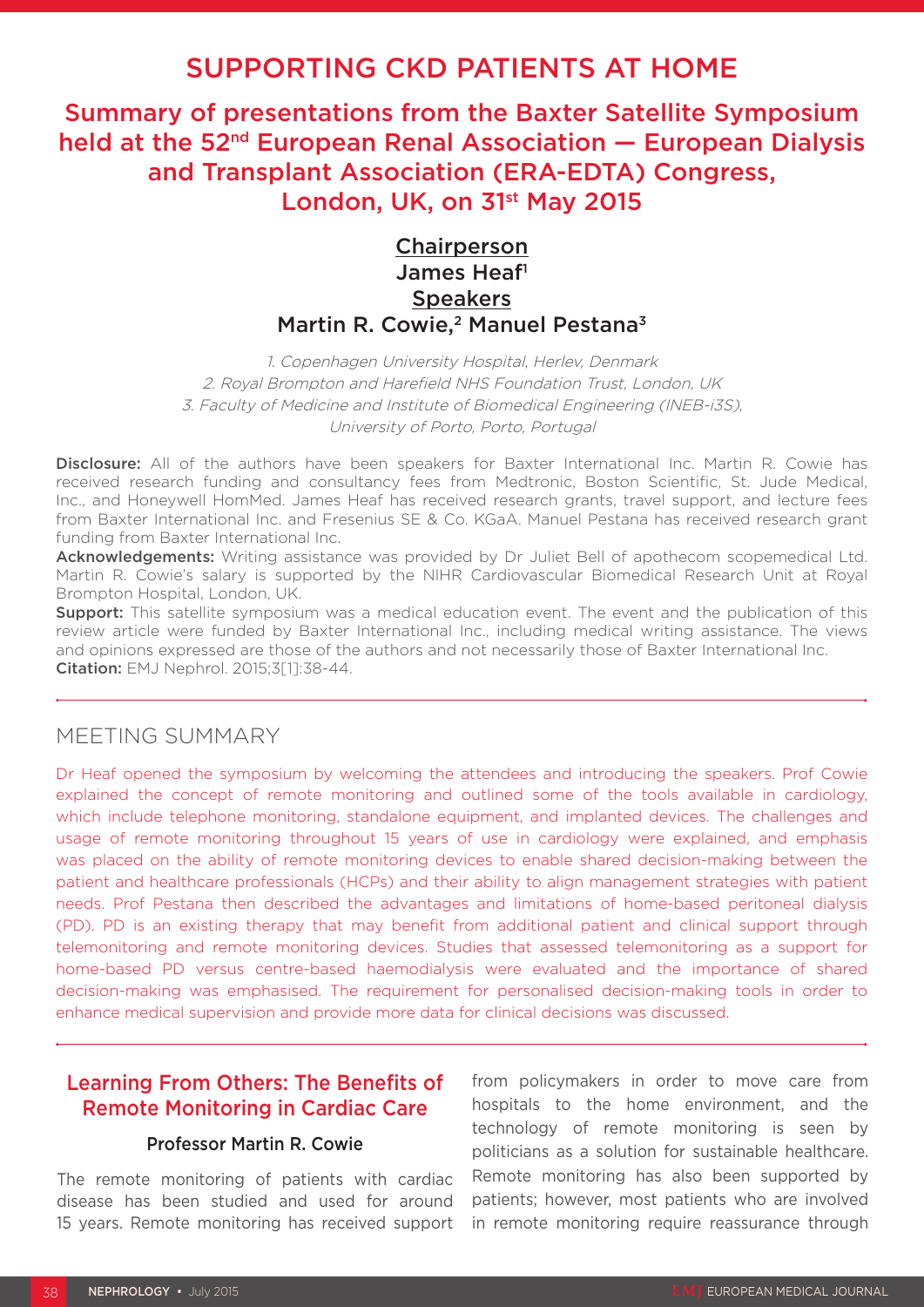some face-to-face contact with HCPs. Remote monitoring is unlikely to be required by every patient throughout the entire duration of their condition, but some technologies have demonstrated usefulness in detecting periods of sudden worsening and decompensation, which has resulted in earlier and more appropriate care and, in general, such technologies help to support self care and shared decision-making.

The current standard of care for patient management in cardiac disease is through a 10-minute physician appointment, with data collected during the appointment determining the management of the patient for the following 3 months. If the condition of a patient worsens then a long hospital admission may ensue, followed by discharge to the same follow-up methodologies of physician appointments. The simplest method of remote monitoring that builds upon patient—physician appointments is telephone communication, while standalone equipment can also be used to monitor clinical measures, patient activity, and symptoms. Implanted devices such as cardiac resynchronisation therapy (CRT) and implantable cardioverter defibrillators can provide an additional layer of information to healthcare providers, but also bring new challenges of how to manage the data provided, which data protection measures are required, and what legal protocols should be implemented.

Benefits of the remote monitoring devices include improvement in self-monitoring by patients and the earlier detection of deterioration. Patients adept in managing their own information can adjust their own therapy and become decision-makers. Furthermore, implementation of remote monitoring technologies requires the determination of responses and responsibilities by the patient for given situations. Depending on the requirements, remote monitoring devices can provide reminders about medication and lifestyle, and can help inform more focussed face-to-face follow-up, including the frequency, location, and content of such follow-up. For example, a remote monitoring device may allow patients to look at their data, set limits, enter symptoms, and access educational videos, as well as enable HCPs to monitor the data periodically. Implanted devices can provide detailed information of a patient's medical condition, including heart rhythm, fluid retention, pulmonary artery pressure, and also about their activity levels. Such information may aid decisionmaking by the patient and/or their healthcare team.

Publications describing the different types of remote monitoring devices have reported mixed results. A meta-analysis of small studies that evaluated the effect of telephone contact and standalone systems on patients with heart failure (HF) found that all-cause mortality was significantly reduced with telephone contact,<sup>1</sup> while reductions in hospitalisation related to chronic HF were reported for both the telephone and standalone system interventions. However, the large USA TELE-HF study that assessed the effect of an automated telephone service found that 15% of patients who were randomised never contacted the service, 50% of patients stopped using the service within 6 months, and there were no differences in measured clinical outcomes.2 A German study of 710 randomised patients with a median follow-up of 26 months assessed the effect of telemonitoring and found no differences between groups regarding hospitalisation due to HF, cardiovascular (CV)-related death, and all-cause mortality.3 However, it should be noted that the patients were relatively young and stable, with half exhibiting minimal symptoms and New York Heart Association (NYHA) Class II. Comparatively, the UK project 'Whole System Demonstrator' evaluated the effect of telehealth and telecare in 6,191 patients across 283 general practices, and found reductions of over 10% in emergency room visits, emergency admissions, elective admissions, bed days, and also an 8% reduction in tariff costs.<sup>4</sup> However, this initiative has not yet been rolled out at a national level, which could be due to the low value for money, with a reported quality-adjusted life year (QALY) cost of £92,000.5

Due to the cost, resource, and organisational implications of remote monitoring devices for all patients with chronic CV disease, the technology may be most effective if targeted at more unstable patients. Remote monitoring devices would enable closer surveillance of high-risk patients by the healthcare team for any deterioration in the patient's condition and facilitate earlier intervention with the aim of avoiding the need for hospitalisation. However, pattern recognition is required to monitor these patients and such skills take time to develop. Separating 'noise' from 'signal' is not always straightforward, and more data can sometimes result in more decision-making rather than a better outcome. In theory, indicators of worsening symptoms in HF can present around 2-3 weeks prior to HF decompensation.<sup>6</sup> A studv that retrospectively analysed data from tens of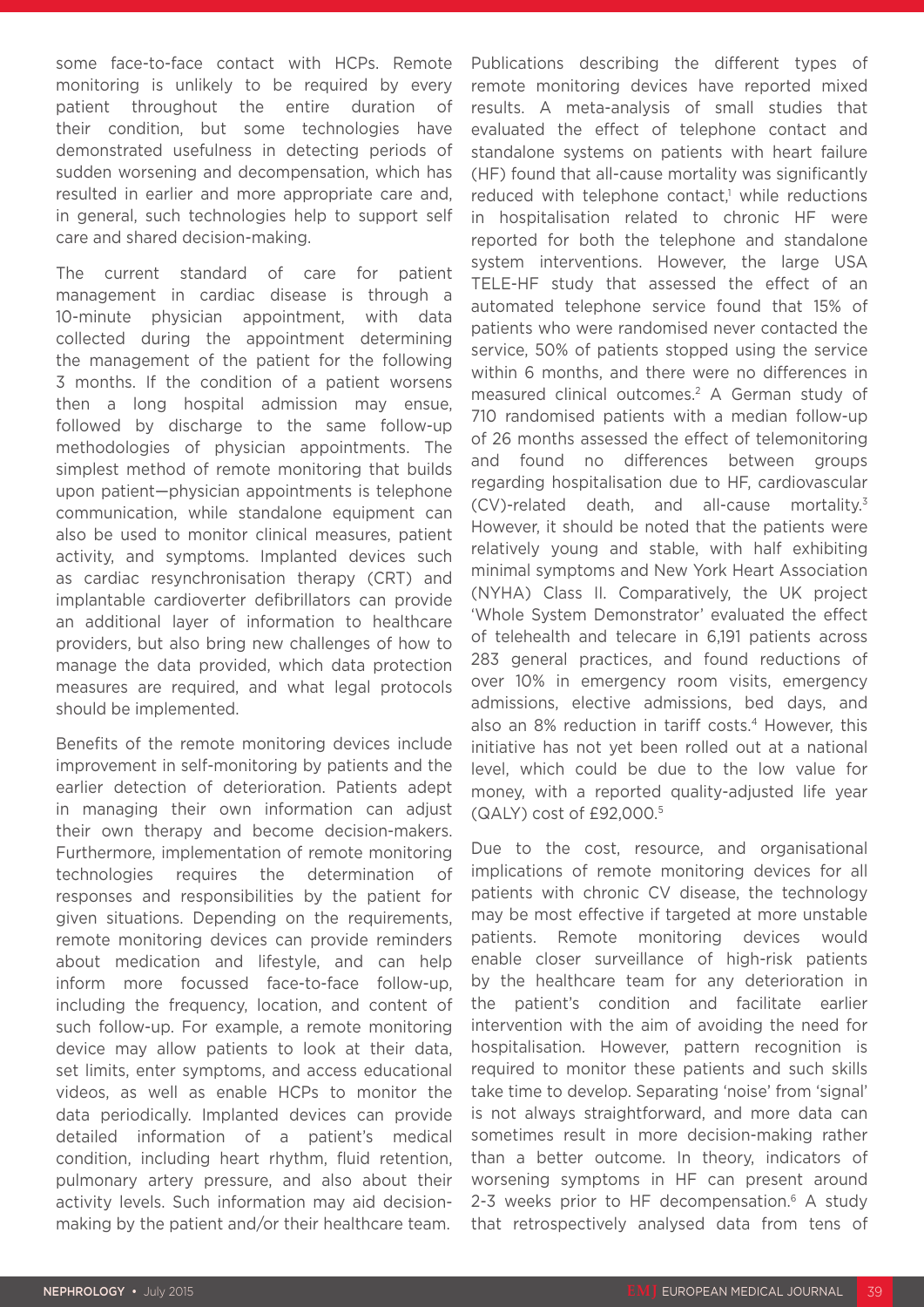thousands of patients with HF and an implanted pacing device reported an algorithm that could stratify high and low-risk patients: patients who were at high risk were ten-times more likely to be admitted to hospital within the next 30 days due to HF compared with the low-risk patients, but even in the high-risk group the absolute risk of hospitalisation was still only 4% over 30 days.<sup>7</sup> Such a lack of a positive predictive value is off-putting to many clinicians.

One of the challenges of remote monitoring is to manage a potentially enormous data stream appropriately and make the correct decision with the large amount of data available, ensuring that support staff are trained in how to deal with any alerts. The controlled DOT-HF study assessed the effect of an audible alert when patients crossed preset thresholds of transthoracic impedance determined by an implanted cardiac device. It reported an increase of 79% in hospitalisations compared with devices without the preset thresholds (p=0.02). The increase in hospitalisations seen in association with preset thresholds may have been due to the pacemaker alarm that may have made patients anxious, and this anxiety was then transmitted to the HCPs who erred on the side of caution and admitted such patients to hospital for observation. This highlights the need for appropriate training and support for HCPs involved in remote monitoring programmes.<sup>8</sup> A more positive outcome was recently reported from the IN-TIME study, $9$  conducted in Australia, Europe, and Israel, that compared the daily remote monitoring of cardiac implanted devices versus usual care. The study reported a >60% reduction in mortality in a total of 664 patients, as well as an 8.3% reduction in the composite all-cause score including all-cause death, overnight hospital admission for HF, change in NYHA class, and change in patient global assessment (p=0.013).9 The ALTITUDE study also demonstrated improved survival of patients who were given heart monitoring devices that were networked to transmit remote data versus non-networked devices, albeit in an observational setting. Further results are imminent as one of the world's largest remote monitoring studies, REM-HF, is near completion. The REM-HF study has randomised 1,650 patients with implanted cardiac devices from 9 English hospitals, and has a follow-up of at least 2 years.<sup>10</sup>

Another aspect of remote monitoring is the allowance of greater involvement of the patient in managing their own care. Patients with diabetes can now monitor their blood glucose levels and adjust the insulin accordingly, while a mid-level team member can monitor the data and determine if and when input from the physician is required.<sup>11</sup> This provides the patient with greater confidence, an improved ability to self care, and a deeper understanding of their signs and symptoms. It also better utilises the time of the physician.<sup>12</sup>

In conclusion, the technology of remote monitoring lends itself towards shared decision making between the patient, mid-level team members, and physicians. Remote monitoring supports self care and involvement of the patient and a more tailored approach towards their needs.<sup>11</sup>

### Remote Monitoring to Support CKD Patients: What Are the Needs?

#### Professor Manuel Pestana

Dialysis currently represents the most expensive chronic therapy available: the treatment is 6-7 times more expensive than treating a patient with acquired immune deficiency syndrome, and 30-40 times more costly than the management of chronic obstructive pulmonary disease. Within the dialysis modalities, studies into home-based PD have shown various benefits compared with haemodialysis, with a cost saving of >€25,000 per year and >€45,000 per QALY reported in Spain,<sup>13</sup> and economic benefits reported globally.<sup>14</sup> A breakdown of the main areas where home-based PD cost savings have been reported compared with haemodialysis is provided in Table 1.<sup>15</sup> Furthermore, home-based PD has certain clinical and psychological advantages over haemodialysis. These include improved short-term patient survival, similar long-term survival, and greater independence due to flexibility around how, when, and where the dialysis is performed. It also allows for a more liberal diet.

Requirements of home-based PD include a medical support system as there is greater patient responsibility to manage their therapy and clinical characteristics including weight, blood pressure, and fluid balance, as well as how to handle complications and any difficulties. In this respect, a well-structured home visit programme may be beneficial in areas such as improved knowledge coupled with continuous training and better compliance. Studies have reported an increase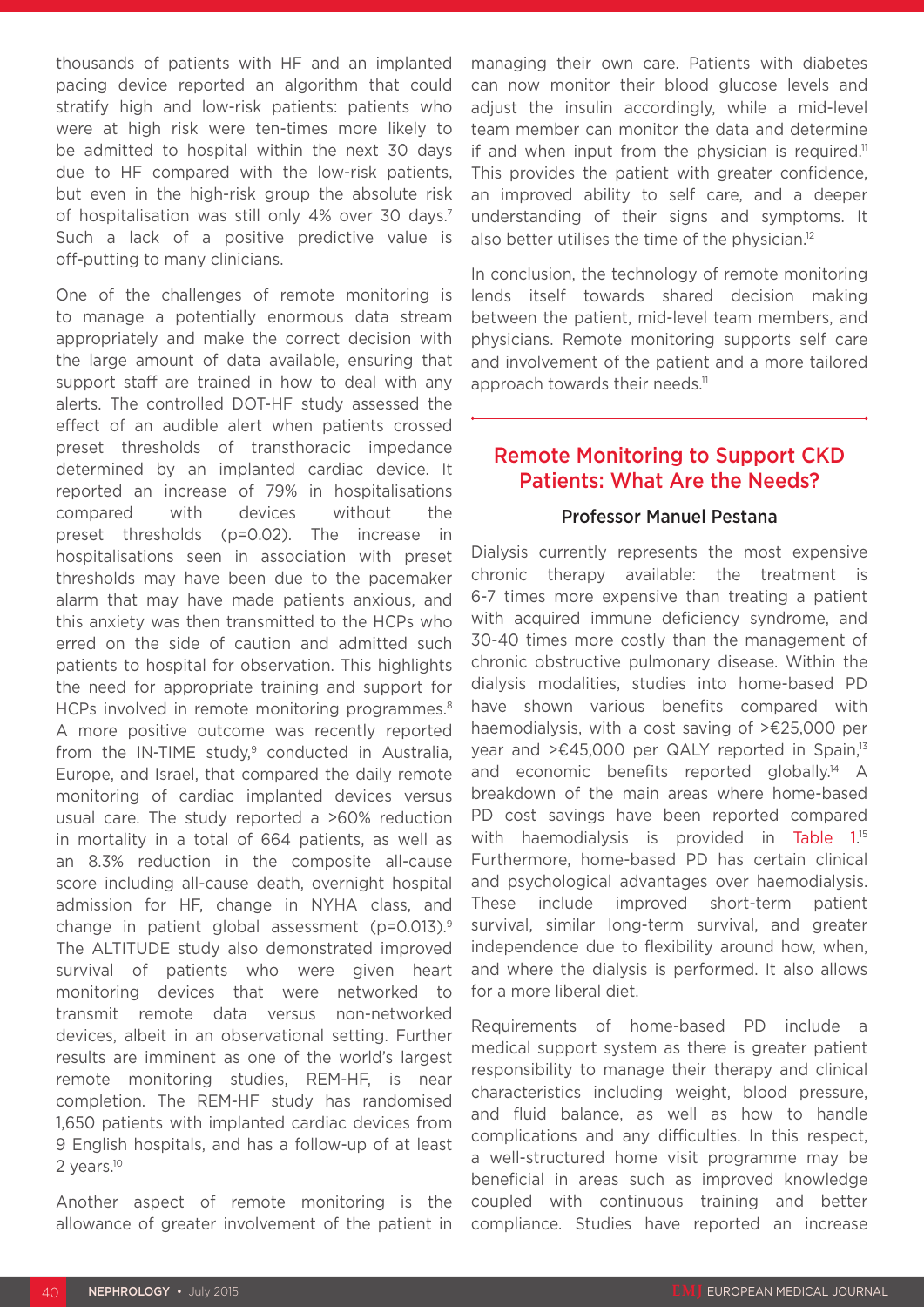in patients who choose PD upon availability of the home-visit programme16 and also improved technique survival (p=0.018) over 60 weeks.17,18 Retrospective cumulative survival was also significantly improved over 400 days in incident patients managed with home-based PD (p<0.001) versus patients given haemodialysis with an arteriovenous fistula or central venous catheter.<sup>17</sup> However, the majority of patients worldwide are still treated with in-centre haemodialysis due to structural and social factors, poor training, and a lack of interest from nephrologists.<sup>19</sup> As the sustainability of healthcare systems requires reflection upon the costs and efficiencies of the services, PD represents an under-used modality.

Although PD offers many benefits, there are still some challenges in optimising the modality. As well as support provided to the patient for any difficulties or complications, improved communication between the patient and centre is required so that clinical decisions are not delayed and the patient does not require a visit to the emergency department or nephrology centre. If these challenges are not addressed, the patient may perceive the nephrology centre as being remote. Therefore, there is a need to improve the prediction and detection of any complications that may occur. Additionally, supportive tools to empower the self-management of the patient, shared decision-making with the physician, and improved feedback and evaluation of actions taken by the patient to HCPs at the treatment centre, may improve home-based PD.

Remote monitoring, or telemedicine, is a tool that may help improve the communication between patients and HCPs and reduce the perceived remoteness of PD.<sup>20</sup> As most patients own the necessary equipment and internet connection for telemedicine,<sup>21</sup> the technique may serve to improve the detection of complications, thereby reducing the need for unscheduled visits to the nephrology centre or emergency department. A study evaluated the efficacy of telemedicine through websites for PD in urban and rural areas of India and found that rural patients had significantly improved survival compared with urban patients.<sup>22</sup> Gallar et al.23 also found a reduction in hospitalisation rates from 5.7 days to 2.2 days per year through the use of videoconferences and teleconferences where patients were at home, with cost savings also reported.

#### Table 1: Cost analysis of HD and PD access in incident dialysis patients.<sup>14</sup>

|                              | Mean cost in euros ( $E$ [95% CI]) |                            |                           |         |
|------------------------------|------------------------------------|----------------------------|---------------------------|---------|
| Intervention                 | With AVF $(n=65)$                  | With $TCC$ (n=45)          | PD $(n=42)$               | p value |
|                              |                                    |                            |                           |         |
| Access surgery               | 401.7<br>[343.8-459.6]             | 252.9<br>$[190.5 - 315.4]$ | 540.7<br>[526.8-584.7]    | < 0.001 |
| HD catheter<br>interventions | 141.2<br>$[57.7 - 234.6]$          | 718.7<br>[576.0-861.5]     | 72.8<br>$[26.9-118.8]$    | < 0.001 |
| Diagnostic imaging           | 344.7<br>[187.8-501.7]             | 151.3<br>$[52.9 - 249.8]$  | 0                         | < 0.001 |
| Hospitalisation              | 469.2<br>[57.9-996.3]              | 2746.2<br>[494.8-4997.5]   | 516.7<br>$[67.5 - 965.9]$ | 0.010   |
| Transportation               | 193.4<br>$[128.3 - 258.5]$         | 339.1<br>[236.0-442.2]     | 41.4<br>$[28.1 - 54.6]$   | < 0.001 |
| Total                        | 1555.2<br>[974.0-2136.2]           | 4208.2<br>[2050.7-6365.9]  | 1171.6<br>[737.6-1526.0]  | <0.001  |

From Manuel Pestana, presentation at the 52<sup>nd</sup> European Renal Association — European Dialysis and Transplant Association (ERA-EDTA), London, UK, on 31<sup>st</sup> May 2015.

AVF: arteriovenous fistula; CI: confidence interval; HD: haemodialysis; PD: peritoneal dialysis; TCC: tunnelled cuffed catheter.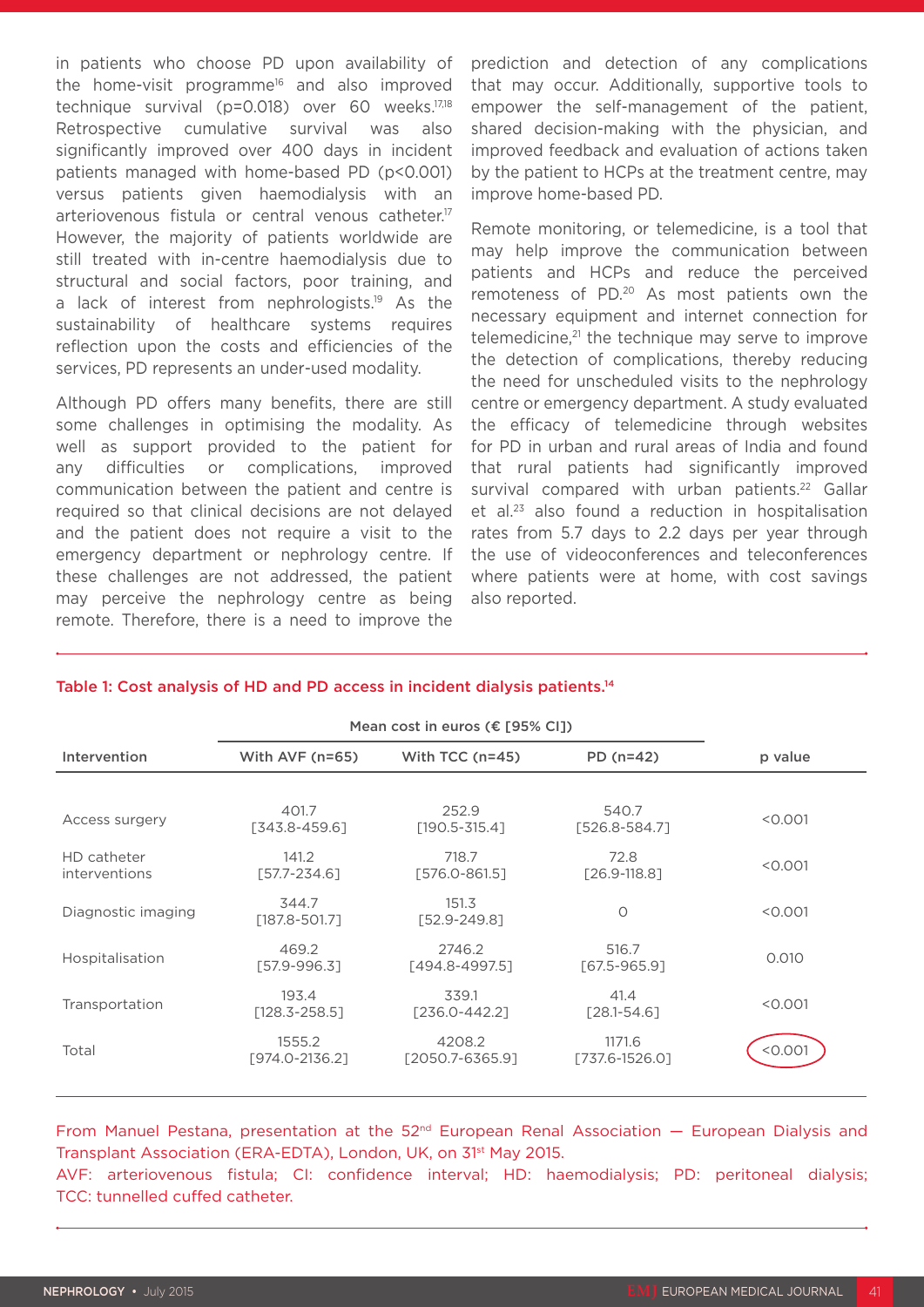

### Figure 1: Illustration of a personalised decision-support system, which is based upon predictive models, established clinical guidelines, and the health and lifestyle monitoring strategies of the patient. From Manuel Pestana, presentation at the  $52<sup>nd</sup>$  European Renal Association  $-$  European Dialysis and Transplant Association (ERA-EDTA), London, UK, on 31st May 2015.

DSS: decision-support system; HCP: healthcare professional.



Figure 2: Flowchart of a medical decision protocol using temperature, pulse, and respiratory rate. From Manuel Pestana, presentation at the 52nd European Renal Association — European Dialysis and Transplant Association (ERA-EDTA), London, UK, on 31<sup>st</sup> May 2015. p: pulse; r: respiratory rate; t: temperature; h: hour; m: minute.

Although studies of remote monitoring have shown some positive results, unmet needs include the improvement of shared decision-making between patients and HCPs through personalised decision support tools, clinical guidelines, health and lifestyle monitoring, and improved risk prediction. Shared decision-making between the patient and HCPs involves the exchange of information, deliberation of options, deciding on the priority for taking action, and then making a decision.<sup>24</sup> Shared decision-making can be facilitated by the requirement for explicit decisions to be made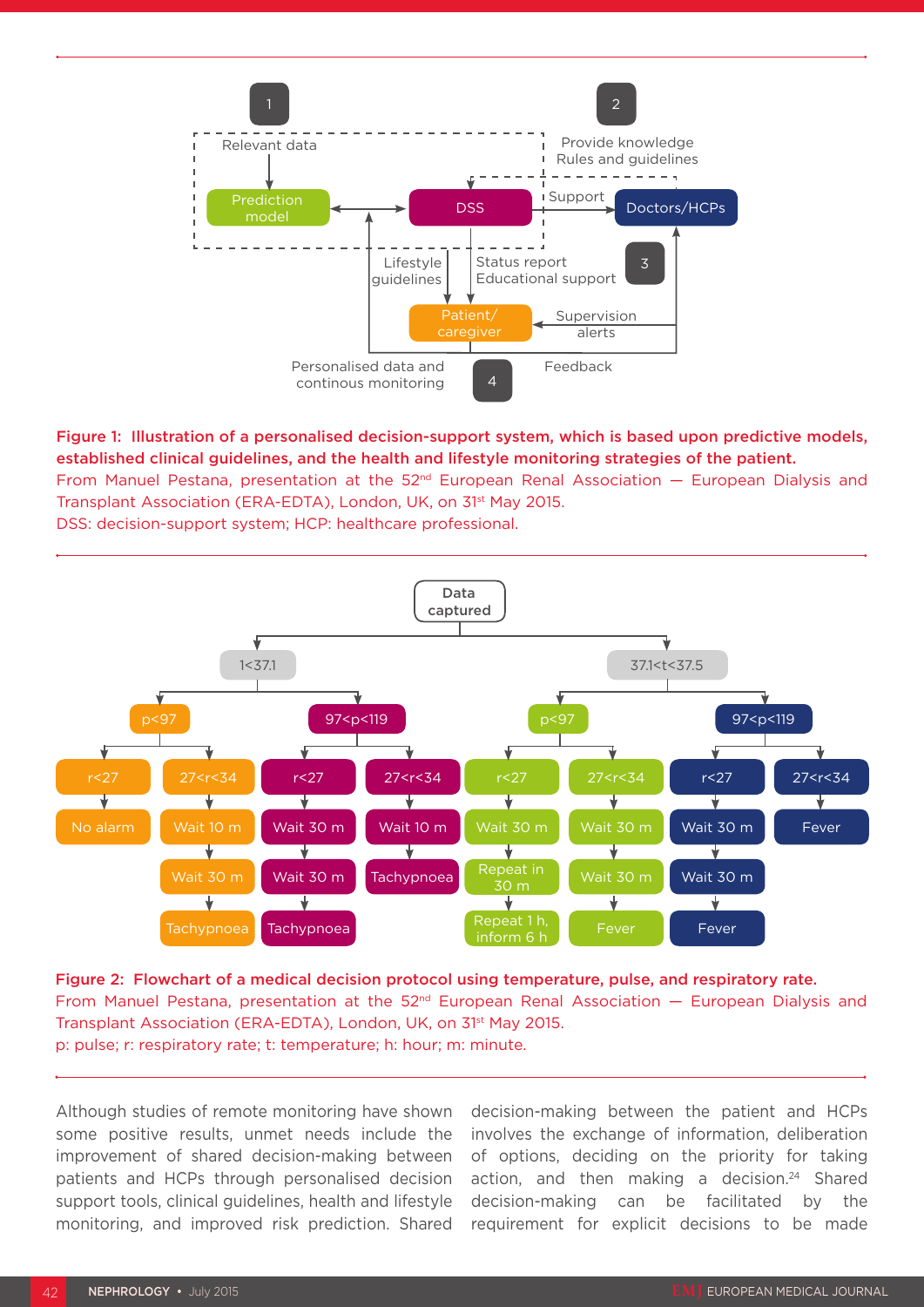within the remote monitoring tool by the patient and HCP. Through the provision of balanced information on the benefits and risks of certain options to the patient as well as knowledge and understanding of their needs and goals to provide context, support from the remote monitoring tool as well as complementary information from an HCP can provide context to decisions that are required of the patient.25 Barriers to shared decision-making include time constraints and a lack of applicability to certain patients or clinical situations.26 Within the field of diabetes, a power imbalance between the patient and provider, lack of health literacy, and denial of the situation by a patient were also found to be obstacles in shared decision-making. Facilitators of the shared decision-making process were improved HCP motivation and training of the patient as well as patient-mediated interventions.26

Data collection regarding the lifestyle of the patient by the remote monitoring tool can be helpful to make more informed clinical decisions. The accumulation of demographic, clinical, and social data from the patient may influence certain clinical outcomes and support the development of personalised decision-support systems (DSS), as shown in Figure 1. The development of an effective DSS tool involves the development of a prototype and then increasing the fidelity of the prototype through the observation of prospective users' interactions with the prototype. Through understanding the needs, goals, strengths, limitations, and context of the user, more intuitive processes can be put in place and the prototype refined through facillitating the tool towards the user.25 Patient decisions and certain system alerts can also be tailored and supported through a greater knowledge of the patient's clinical situation, enabling patient empowerment, remote

monitoring of the parameters of the patient, and improved compliance.

Accumulation of patients' clinical and demographic data can also allow for more accurate prediction and detection of risks, as well as the earlier identification and knowledge-based handling of complications. Alert messages can include the probability of the complication occurring, with a warning message and explanation of the factors underlying the decision, again enabling a co-decision by the patient and allowing for communication between the patient and HCP on a more timely basis. A medical decision protocol, as shown in Figure 2, provides an example of a decision flow chart of the remote monitoring tool, with certain observations requiring confirmation through repeated measurements prior to the issue of an alert, explanation, and plan of action to the patient and HCP. As an example, the diagnosis of volume overload or depletion will be determined from certain clinical, patient-related, and prescription-related parameters that include blood pressure, weight, impedance, ultrafiltration volume, PD modality, dwell time, residual renal function, and body mass index.

In summary, improved integration of home and personalised healthcare monitoring systems with secure and effective communication between patients and HCPs, as well as appropriate tools for shared decision-making with HCPs, may result in enhanced medical supervision and improved clinical outcomes. The use of predictive systems based on computer modelling will provide a sound rationale for clinical decisions. Personalised decision-making tools will also refine the communication between patients and HCPs, and ameliorate clinical supervision through better monitoring and management of the care process.

#### **REFERENCES**

1. Inglis SC et al. Which components of heart failure programmes are effective? A systematic review and meta-analysis of the outcomes of structured telephone support or telemonitoring as the primary component of chronic heart failure management in 8323 patients: Abridged Cochrane Review. Eur J Heart Fail. 2011;13(9):1028-40.

2. Chaudhry SI et al. Telemonitoring in patients with heart failure. N Engl J Med. 2010;363(24):2301-9.

3. Koehler F et al. Impact of remote

telemedical management on mortality and hospitalizations in ambulatory patients with chronic heart failure: the telemedical interventional monitoring in heart failure study. Circulation. 2011;123(17):1873-80.

4. Steventon A et al. Effect of telehealth on use of secondary care and mortality: findings from the Whole System Demonstrator cluster randomised trial. BMJ. 2012;344:e3874.

5. Henderson C et al. Cost effectiveness of telehealth for patients with long term conditions (Whole Systems Demonstrator telehealth questionnaire study): nested economic evaluation in a pragmatic, cluster randomised controlled trial. BMJ. 2013;346:f1035.

6. Adamson PB et al. Continuous autonomic assessment in patients with symptomatic heart failure: prognostic value of heart rate variability measured by an implanted cardiac resynchronization device. Circulation. 2004;110(16):2389-94.

7. Cowie MR et al. Development and validation of an integrated diagnostic algorithm derived from parameters